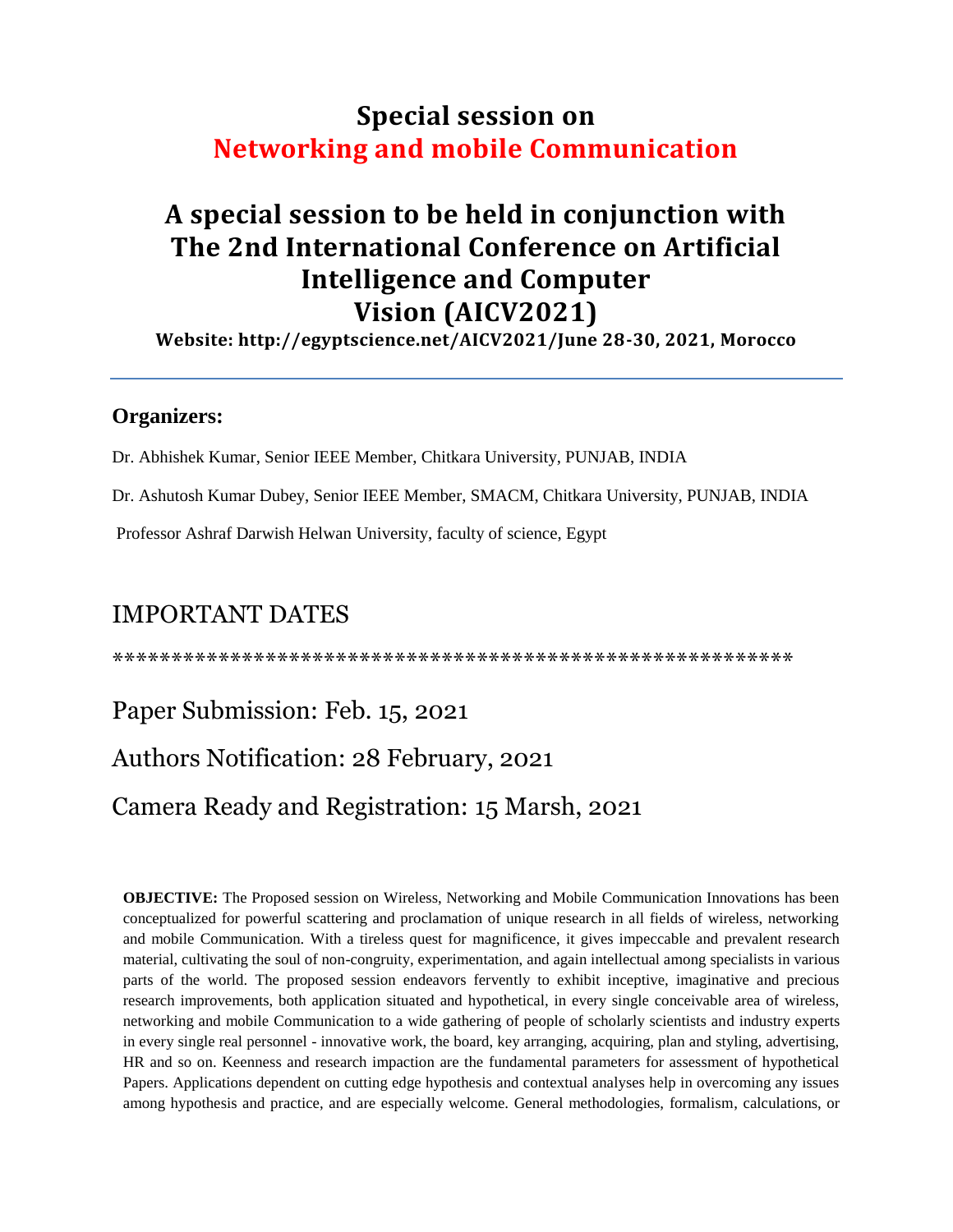strategies should be supplemented with clear delineations permitting simple understanding and consequent appropriate materialness. Even though the proposed session's fundamental accentuation is on unique research Papers, hypothetical and integrative audit articles, session reviews, and superb position Papers are also distributed to stay up with the latest on the most recent thoughts plans, and improvements in these partnered fields. Exceptional audit articles will be conceded thought dependent on the phase of evolvement of their separate fields. Even though there is no confinement on the length of commitments, quickness will dependably be favored. Brief articles will justify consideration relying upon their specialized capability. **This special session** focuses and extent of proposed session on Wireless, Networking and Mobile Communication Innovations has been isolated according to the accompanying spaces:

#### **Wireless:**

- Antenna and Modulation
- Adaptive Antennas for Wireless Systems
- Broadband Wireless Communications
- Cellular and Wireless Systems
- Detection and Estimation
- Diversity Techniques and Equalization
- DSP Applications to Wireless Systems
- Experimental and Prototype Results
- Fading Countermeasures
- Performance Prediction, and Cellular System Engineering
- Wireless over Optical

#### **Networking:**

- Access Control and Authorization
- Ad-hoc and Sensor Networks
- Grid Computing Systems
- Heterogeneous and Multimedia Systems
- High-performance Scientific Computing
- Interconnection Networks

#### **Mobile Communications:**

- Algorithms to cope with Mobile & Wireless Networks
- Algorithms and Modeling for Tracking and Locating Mobile Users
- Cryptography used in Mobile & Wireless Networks
- Complexity Analysis of Algorithms for Mobile Environments
- Cross-cultural Mobile Communications

#### **PUBLICATION**

All accepted papers will be published in the conference proceeding published by Springer in the series of "Advances in Intelligent Systems and Computing" and abstracted/indexed in DBLP, Google Scholar, EI-Compendex, Mathematical Reviews, SCImago, Scopus.

Selected papers of this special session will be published after extension in a special issue of the Journal of Data Intelligence (JDI).